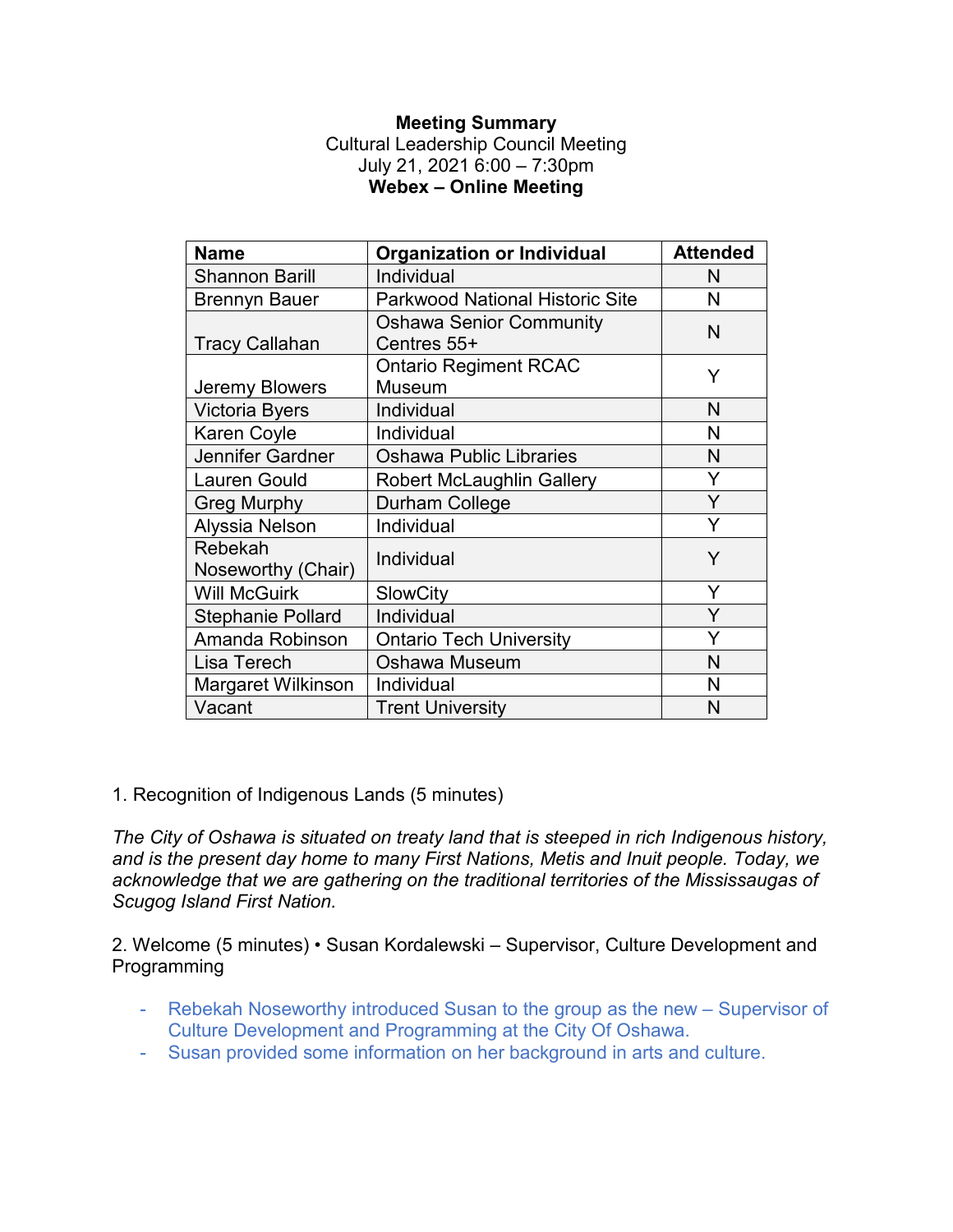- 3. Declarations of Pecuniary Interest (5 minutes)
	- None
- 4. Approval of Summary Notes from Previous Meetings (May 26, 2021) (5 minutes)
	- Laura Iantomasi acknowledged that the Meeting summary will be sent out this week asking members to reply if any changes are required.

### 5. Public Art Task Force Update (5 minutes)

- Alyssia provided an update that the last PATF meeting included information on the augmented reality project in collaboration with Teaching City and DC for the bell box murals
- The group provided suggestions and asked questions on the project's feasibility

## 6. CCC Update (5 minutes) • 1 Vacancy

• Upcoming meeting July 27

- Laura provided an update that Susan would now be co-chairing the CCC with Laura, and that there is still one vacancy on the CCC that will need to be filled

### 7. Staff Updates (10 minutes)

- a. Culture Counts Newsletter (June addition)
	- Laura shared that the latest Culture Counts Newsletter was released in June. Member's gave feedback and shared their thoughts on how to improve the newsletter going forward

### b. Recreation Facilities scheduled to open on July 26

Laura shared that select community centres would reopen to the public as of July 26<sup>th</sup> including Delpark Homes Centre, Civic Recreation Complex, South Oshawa Community Centre, and Donevan Recreation complex. It was noted that Northview Community Centre would remain open for partnership programs only, and the remainder of recreation facilities not mentioned would stay closed for the time being

### c. Event applications

Laura shared that event applications are now being accepted and reviewed on a case-by-case basis.

### d. In-person camp and playground programming has begun

as of July 19<sup>th</sup> at community centres across the City

### e. Staffing Updates

- Laura shared the following two staffing changes that have occurred in the Culture department: